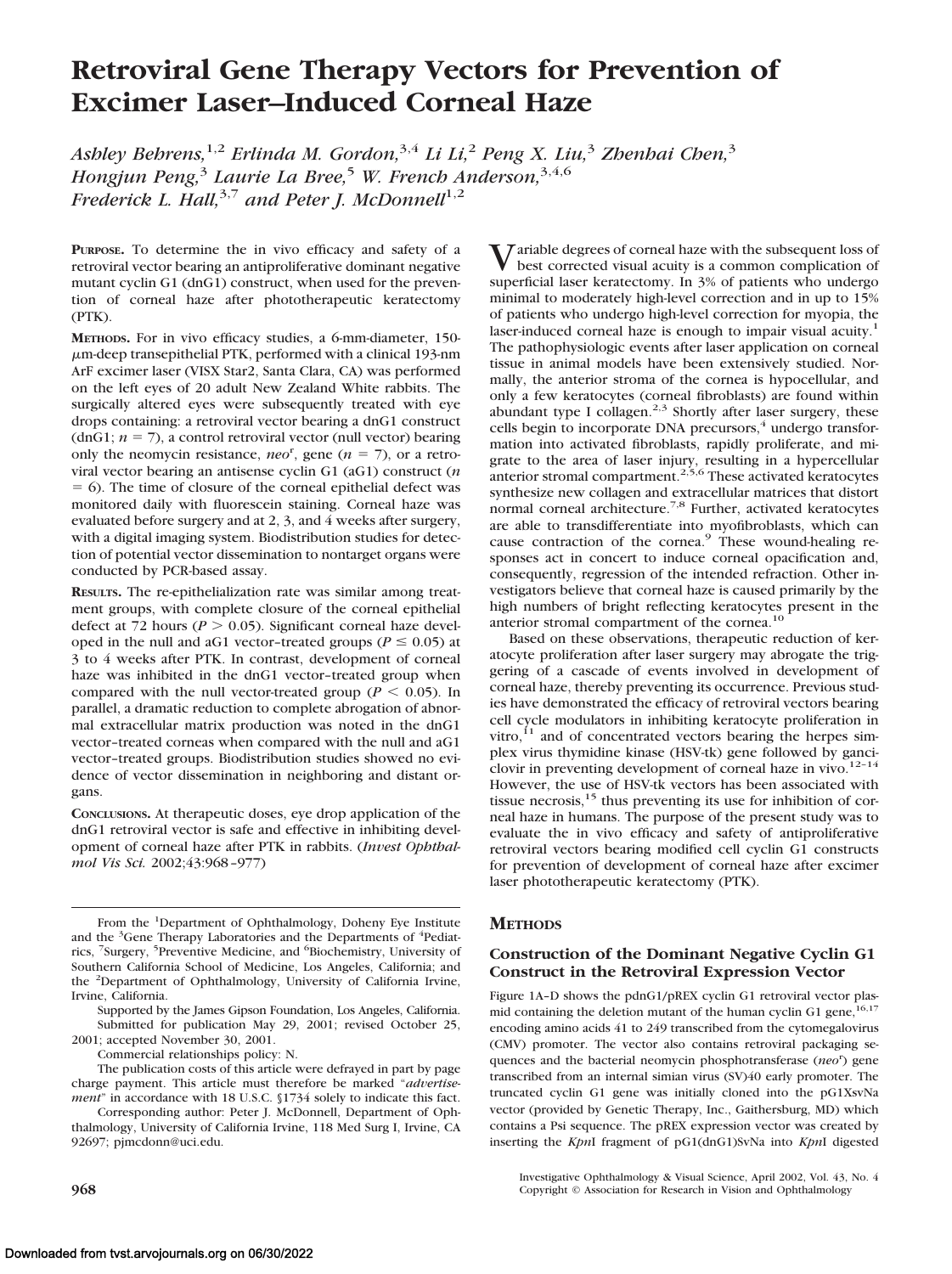

**FIGURE 1.** Synthesis of the (dnG1) construct in the retroviral expression vector (pREX). (**A**) The MLV-based pdnG1/pREX cyclin G1 retroviral vector plasmid containing the deletion mutant of the human cyclin G1 gene (dnG1) encoding amino acids 41 to 249 transcribed from the CMV promoter and the bacterial neomycin phosphotransferase, *Neo*<sup>r</sup> , gene transcribed from an internal SV40 early promoter were used. The truncated cyclin G1 gene was initially cloned into the pG1XsvNa vector. (**B**) The *Kpn*I fragment of pG1(dnG1)SvNa was inserted into (**C**) the *Kpn*I-digested pRV109. (**D**) The resultant pREX expression vector containing a hybrid CMV-MSV LTR sequence and the mutant cyclin G1. (**E**) A simplified diagram of the dnG1 retroviral vector, wherein the N-terminal deletion mutant construct was cloned initially into a TA cloning vector, followed by *Not*I-*Sal*I digestion and ligation of the purified insert into a *Not*I–*Sal*I digested pG1XSvNa retroviral expression vector to produce the pdnG1SvNa vector complete with 5' and 3' LTR sequences and psi retroviral packaging sequence. (F) Western analysis of lysates from dnG1-transduced HT29 cells. A distinct immunoreactive band in the region of 20 kDa indicates expression of the mutant dnG1 protein while the endogenous cyclin G1 protein is seen as an intensely staining band in the region of  $\sim$ 30 kDa. The expression of the dnG1 protein in transduced cells results in unscheduled cell death; hence, the low level expression of the dnG1 protein in cell lysates from transduced unselected cell cultures.

pRV109 (provided by Alan Kingsman, University of Oxford, Oxford, UK). The resultant pREX plasmid contains a hybrid CMV/MSV LTR sequence. A simplified diagram of the dominant negative cyclin G1 (dnG1) retroviral vector is depicted in Figure 1E.

## **Cells, Cell Culture Conditions, and Plasmid Expression Vectors Bearing Marker Genes**

NIH3T3 and 293T cells were supplied by the American Type Culture Collection (Manassas, VA). NIH 3T3 and 293T cells were maintained in Dulbecco's modified Eagle's medium (DMEM) supplemented with 10% fetal bovine serum (FBS; D10; BioWhittaker, Walkersville, MD). The plasmids pcgp containing the viral *gag pol* genes, and a retroviral vector, pcnBg, expressing a nucleus-targeted  $\beta$ -galactosidase construct were kindly provided by Paula Cannon and Ling Li, respectively (University of Southern California Gene Therapy Laboratories, Los Angeles, CA).

#### **Retroviral Vector Production**

High-titer vectors were generated using a transient three-plasmid cotransfection system,18 in which the packaging components *gag-pol*, a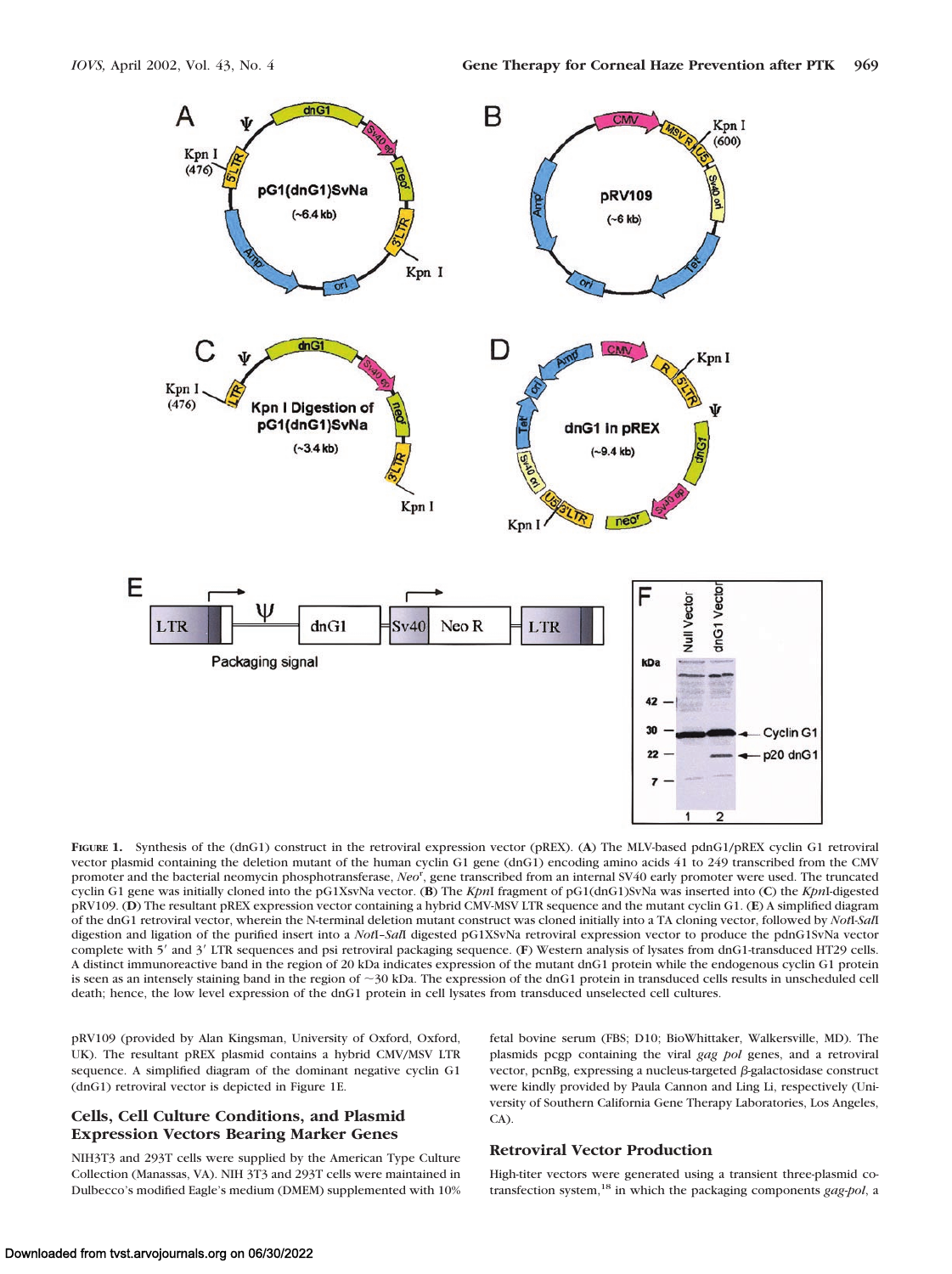wild-type murine leukemia virus-based amphotropic CAE envelope (*env*), or a chimeric *env* bearing a von Willebrand factor (vWF)– derived collagen-binding (matrix targeting) motif and a retroviral vector bearing either a nucleus-targeted  $\beta$ -galactosidase gene or a dnG1 construct expressed from the CMV promoter were placed on separate plasmids, each of which contained the SV40 origin of replication. For comparisons of in vivo efficacy, a nontargeted retroviral vector bearing an antisense cyclin G1 construct  $(aG1)^{19-22}$  and a nontargeted retroviral vector bearing only the *neo*<sup>r</sup> gene (null control) were used.

#### **Viral Titers**

Viral titers were determined in murine NIH3T3 cells, as described previously, based on expression of the  $\beta$ -galactosidase or *neo*<sup>r</sup> gene.<sup>19</sup> Viral titer was expressed as the number of  $\beta$ -galactosidase-expressing colonies or G418-resistant colony-forming units (CFU) per milliliter. For the in vivo marker study, the titer of both the targeted and nontargeted nBg vector was  $1 \times 10^7$  CFU/mL. For the in vivo efficacy studies, the titer of each vector (dnG1, null or aG1) was approximately  $5 \times 10^7$  CFU/mL. For vector safety studies, three increasing doses of the dnG1 vector (dose level I,  $5 \times 10^6$  CFU/mL; dose level II,  $5 \times 10^7$ CFU/mL; dose level III,  $1 \times 10^8$  CFU/mL) were used.

# **Assay for Biological Activity (Inhibitory Activity) of the dnG1 Retroviral Vector**

A standard assay for inhibitory activity in transduced target CT26 cells was conducted as previously described.<sup>19</sup> The cells were cultured as monolayers at a plating density of  $1 \times 10^5$  cells per well, in D10. After overnight attachment, the cells were exposed to 1 mL of the dnG1 vector or to medium alone as the control in the presence of a transfection reagent (8  $\mu$ g/mL; Polybrene; Sigma Chemical Co., St. Louis, MO) for 2 hours, with periodic rocking. Then, 1 mL D10 was added to each well, and the cultures were further incubated at  $37^{\circ}$ C in a 5% CO<sub>2</sub> incubator. The medium was replaced with 2 mL fresh D10 the next day. To assess the inhibitory activity of the dnG1 vector, the transduced cells were evaluated for their proliferative potential by counting the number of viable cells in triplicate cultures at serial intervals (0, 24, 48, and 72 hours) after transduction without G418 selection. For verification of biological activity, a progressive decrease in cell number was noted in dnG1 vector–treated cultures, whereas the mediumtreated cultures showed a progressive increase in cell number.<sup>23</sup> The mean cell number in the dnG1 vector–treated cultures at 48 hours was then compared with that of control cultures and expressed as a percentage of inhibitory activity. Using this assay, the inhibitory activity of the dnG1 vector used for the in vivo efficacy studies was 74%.

# **Western Blot Analysis for Expression of the dnG1 Protein in Transduced Target Cells**

Verification of mutant dnG1 protein expression in transduced G418 unselected HT29 target cells was conducted. A distinct immunoreactive dnG1 in the region of 20 kDa indicated expression of the mutant dnG1 protein, whereas the endogenous cyclin G1 protein was seen as an intensely staining band in the region of  $\sim$ 30 kDa (Fig. 1F). The expression of the dnG1 protein in transduced cells resulted in unscheduled cell death—thus, the low-level expression of the dnG1 protein in cell lysates from transduced unselected cell cultures.<sup>23</sup>

# **Experimental Animals for Retroviral Transduction of Cornea by Ophthalmic Drops**

After approval by the Institutional Animal Care and Use Committee of the University of Southern California and according to the guidelines of the ARVO Statement for the Use of Animals in Ophthalmic and Vision Research, 30 adult New Zealand White rabbits were included in the study. The mean weight of the animals on arrival was  $8.5 \pm 0.89$  lb (SD). The rabbits were examined at the slit lamp after 2 days in the vivarium, to rule out presence of external ocular disease, such as discharge, conjunctival injection, or corneal scarring. To evaluate the efficiency of gene delivery to laser-treated cornea by eye drop application, four rabbits were treated with either a targeted or nontargeted vector bearing a marker gene. To evaluate the efficacy of the antiproliferative constructs, 20 rabbits were randomly labeled 1 to 20, and assigned to receive either a control or a therapeutic vector (treatment scheme described later). Four additional rabbits were treated with increasing concentrations of the dnG1 vector to evaluate retroviral toxicity and vector dissemination to nontarget organs.

#### **Excimer Laser PTK**

In rabbits under general anesthesia (ketamine and xylazine), a lid speculum was inserted in the left eye of each, 2 to 4 drops of tetracaine 0.5% (Alcaine; Alcon, Fort Worth, TX) were instilled topically, and a transepithelial PTK 6-mm in diameter and 150  $\mu$ m in depth was performed. A clinical 193-nm excimer laser (Star2; Visx Inc., Santa Clara, CA) with parameters set at 160-mJ/cm2 fluence, 20-ns pulse, and 8-Hz repetition rate was used. During the laser ablation, the treated area was exposed to a nitrogen gas blower to maximize the development of corneal haze after surgery, as previously reported. $^{24}$ 

# **Treatment Scheme for Retroviral Vector Transduction**

One hour after the surgery, instillation of eye drops of the solution containing a vector was initiated. Investigators performing instillation were masked for the treatment applied. The vials were labeled with letters A, B, and C, according to the vector administered. The topical application sequence was similar to the numeric values assigned to the rabbits: vector A to rabbit 1, vector B to rabbit 2, vector C to rabbit 3, and so forth. Each rabbit received one  $40-\mu L$  eye drop of vector every 10 minutes for a 2-hour period on the first day, and the same scheme for 1.5 hours on the second day. Rabbits in the vector A group received a collagen-targeted retroviral vector bearing a dnG1 construct  $(n = 7)$ ; the vector B group received a retroviral null vector bearing only the *neo*<sup>r</sup> gene ( $n = 7$ ), and the vector C group received a retroviral vector bearing an aG1 construct ( $n = 6$ ). The cumulative vector dose for each rabbit in all three groups was approximately  $5 \times 10^7$  CFU.

## **Vector Efficacy Studies**

Corneal haze monitoring was conducted by an observer who was blinded to the type of vector treatment. Objective corneal haze assessment was performed using a tangential slit lamp (Model BL900; Haag-Streit, Köniz, Switzerland) focused on the surface of the cornea and oriented at a 45° angle of incidence to this plane. The image reflected was recorded by digital photography (DCTRV-8; Sony Corp., Tokyo, Japan) at a 90° angle to the corneal surface. Lighting conditions in the room and in the slit lamp source were controlled to be similar to avoid bias at the time of the image analysis. Images were downloaded into a computer by means of a digital image capture software (Studio DV 1.05.303; Pinnacle Systems Inc., Mountain View, CA) at a 1500  $\times$ 1125-pixel resolution and evaluated by a digital imaging analysis software (Image 4.0.2; Scion Corp., Frederick, MD). For corneal haze assessment, a modified procedure of objective corneal haze measurement was used.<sup>13,25</sup> For calibration and standardization to enable comparisons between rabbits, each image was transformed into grayscale and three areas of 50  $\times$  50 pixels each were measured within the light reflection (superior, middle, and inferior). The imaging software recognizes different shades of gray in a scale from 1 (white) to 255 (black). According to the different tones within the selected area, a mean shade number of gray is assigned. The lower the units obtained, the higher the corneal haze (Fig. 2). Standardization of the procedure was performed by using an initial measurement of the nonablated cornea as baseline. The software assigns a number to this baseline value from which the numbers from succeeding measurements at different time points are adjusted. This standardization procedure reduces the possibility of measurement errors arising from the variable lighting conditions. For evaluation of transduction efficiency, the harvested corneas of  $\beta$ -galactosidase vector-treated rabbits were quick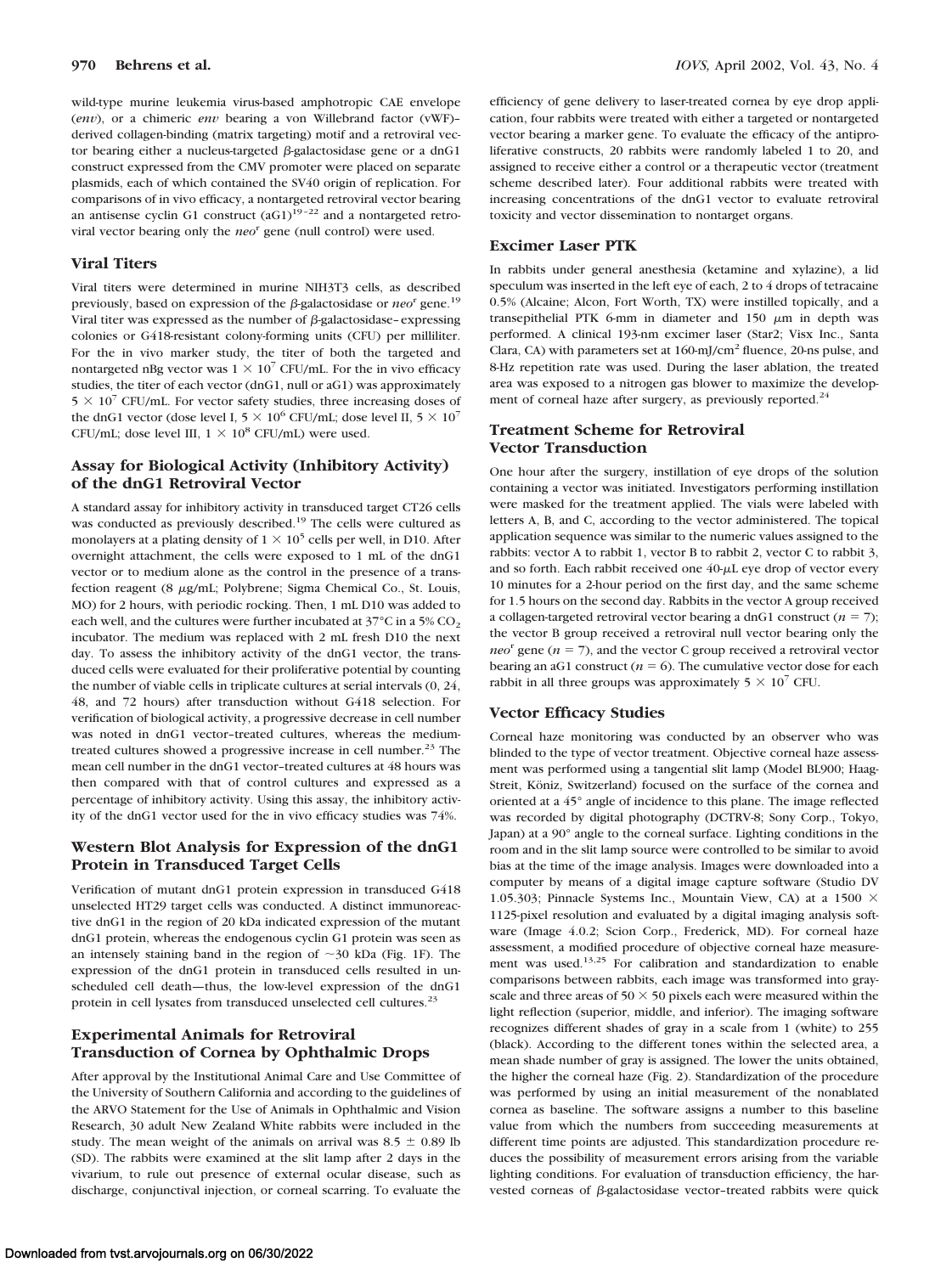**FIGURE 2.** Selection of the areas for corneal haze measurement. (**A**) Postoperative low-degree corneal haze after 4 weeks of observation. The mean scores in the three measured areas (s, superior; m, middle; and i, inferior) was 179.4. (**B**) Moderate-degree of corneal haze after 4 weeks of observation. The mean score in the three areas was 161.1.



frozen in liquid nitrogen and stained with X-Gal histochemical stain for presence of  $\beta$ -galactosidase activity.<sup>23</sup> Immunohistochemistry studies for detection of abnormal extracellular matrix production was performed in tissue sections of harvested corneas from the vector-treated groups using a mouse anti-cellular fibronectin monoclonal antibody (MAB1940; Chemicon International, Inc., Temecula, CA), with species reactivities to human, rat, rabbit, or guinea pig fibronectin.

**Safety Study 1: Evaluation of Corneal Re-epithelialization.** Evaluation of re-epithelialization and corneal haze were performed by the same observer in a masked fashion. Epithelial defect closure was monitored daily. After topical instillation of fluorescein drops (Fluorostrip, Haag-Streit), a digital photograph (DCTRV-8) under slit lamp with cobalt blue light (Portable Slit Lamp; Carl Zeiss, Oberkochen, Germany) was recorded. For the re-epithelialization assessment, the epithelial defect area stained with fluorescein was measured after previous calibration to a known scale value included in the photograph frame. Rabbits were killed at day 28 after the surgery, and both eyes were subjected to histologic analysis. Both right and left eyes were enucleated and immersed in buffered paraformaldehyde 10% for 24 hours. The eyes were bisected at the central area of the keratectomy and embedded in paraffin. Thin sections (5  $\mu$ m) were stained with hematoxylin-eosin in each specimen slide.

**Safety Study 2: Vector Toxicity and Biodistribution.** After determining the vector group most efficient in corneal haze prevention, an additional group of six rabbits (three female, three male) were subjected to studies of toxicity with three increasing dosages of the dnG1 vector. One male rabbit and one female rabbit were selected for each dosage group. The same PTK and eye drop application scheme was used. A modified Draize score was used to gauge external toxicity.26 This group of animals were killed at 2 weeks, and histologic evaluation of paraformaldehyde-fixed tissue sections with PAS staining, was conducted to rule out signs of ocular inflammation.

Tissue samples of target and nontarget organs were also obtained for biodistribution studies. For these studies, specimens were frozen in liquid nitrogen. The ocular adnexa (eyelids), nasal mucosa, nasal septum, and contralateral eye were evaluated for evidence of vector dissemination to nontarget organs. Further, vital organs such as brain, heart, lung, liver, spleen, kidney, testis, and ovary were harvested for biodistribution studies.

#### **Vector Biodistribution Analysis**

A quantitative PCR analysis for the presence of vector DNA sequences was performed (Althea Technologies, San Diego, CA). The dnG1 vector is an amphotropic retroviral vector derived from the G1XSvNa vector (Genetic Therapy, Inc.) which was fused with the RV109 vector, as described previously.17,18 A PCR assay (*Taq*Man; PE-Applied Biosystems, Foster City, CA) was developed to detect the G1XSvNa-based vector containing SV40 and neomycin (*Neo*) gene sequences into mouse genomic DNA background. The assay detects a 95-nucleotide (nt) amplicon (nts 1779–1874 of the G1XSvNa plasmid vector) in which the fluorescently labeled probe overlaps the  $3'$  portion of the SV40 gene and the 5' portion of the *Neo* gene. The lower limit of detection for the assay is 10 copies of G1XSvNa plasmid vector. The lower limit of quantitation is 100 copies of G1XSvNa plasmid vector.

The precision of the assay was established using mouse DNA samples spiked with G1XSvNa plasmid over six experimental runs. A high degree of intra-assay reproducibility was demonstrated in the standards. The interassay precision was estimated by comparing the means of each sample from the different runs and determining the percentage of covariation. The sensitivity and suitability of the assay when using rabbit tissue samples was determined by spiking the G1XSvNa plasmid standards into the negative sample DNA from each sample extraction set. The spiked samples were run as one to three duplicates. The results of the spiked samples were in close agreement with the standard curve.

# **Histopathologic Examination of Nontarget Organs**

Tissue sections were stained with hematoxylin-eosin stain. Under light microscopy, tissue sections from nontarget organs were evaluated for integrity of organ architecture, detection of cellular swelling or necrosis, presence of acute or chronic inflammation, hypo- or hypercellularity, thrombosis, or any other abnormality.

#### **Statistical Analysis**

Numerical data were analyzed by computer (SPSS 10.0 for Windows; SPSS Inc., Chicago, IL). Data describing the epithelial defect area and corneal haze are expressed as the mean  $\pm$  SD. Comparisons were performed using the paired *t*-test for within-group differences and the analysis of variance for intergroup differences. The Mann-Whitney and Kruskal-Wallis tests were used for histologic keratocyte count comparisons.  $P \le 0.05$  was considered statistically significant.

## **RESULTS**

## **Retroviral Gene Delivery to Laser-Treated Corneas**

After laser surgery, four rabbits received eye drop applications of either a nontargeted (designated CAE-nBg) or a collagentargeted (designated Mx-nBg) vector bearing a  $\beta$ -galactosidase gene. The cumulative vector dose for each rabbit in both groups was approximately  $1 \times 10^7$  CFU administered over 2 days. Topographic examination of the laser-injured corneas showed an apparent increase in the number of transduced cells in corneas that were treated with the collagen-targeted vector  $(n = 2)$  when compared with corneas that received the nontargeted vector  $(n = 2)$ , as evidenced by a fourfold increase in the number of  $\beta$ -galactosidase–expressing cells (Fig. 3, blue dots). There was no  $\beta$ -galactosidase-positive staining noted in the conjunctiva or in the corneal endothelium. Based on this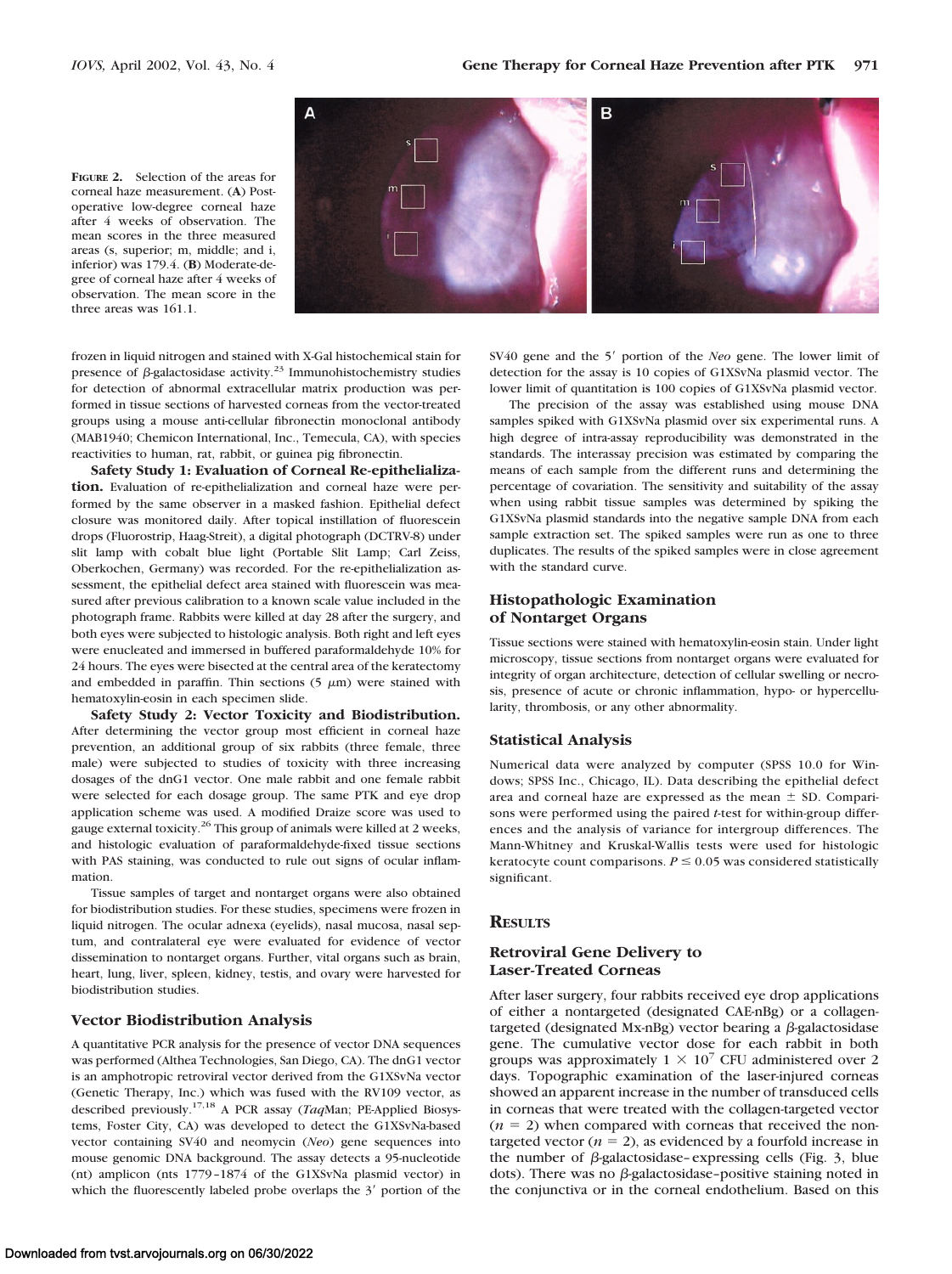

**FIGURE 3.** Improved retroviral gene delivery to laser-treated corneas is dependent on the vWF's targeting motif displayed on the retroviral *env* protein. After laser surgery, four rabbits received eye drop applications of (**A**) a null vector, (**B**) a nontargeted (designated CAE-nBg) , or (**C**) a collagen-targeted (designated Mx-nBg) vector bearing a  $\beta$ -galactosidase gene. The cumulative vector dose for each rabbit in both groups was approximately  $1 \times 10^{7}$  CFU administered over 2 days. Enhanced transduction of the laser-injured corneas  $(n = 2)$  was noted, with the collagen-targeted vector compared with the nontargeted vector  $(n =$ 2), as evidenced by a fourfold increase in the number of  $\beta$ -galactosidase–expressing cells (*blue dots*). Based on this finding as well as on previous reports,<sup>23,27–29</sup> a collagen-targeted vector bearing a dnG1 construct was used for the in vivo efficacy studies.

finding as well as on previous reports,  $13,23,27-29$  a collagentargeted vector bearing a dnG1 construct was used for the in vivo efficacy studies.

## **Inhibition of Development of Corneal Haze after Laser Surgery in dnG1 Vector–Treated Eyes**

After laser surgery, each rabbit received a topical cumulative vector dose of  $\sim$  5  $\times$  10<sup>7</sup> CFU as eye drops. On evaluation 2 weeks after laser treatment (12 days after vector application), transient changes in corneal transparency were noted in all three groups. However, resolution of corneal opacification was noted after weeks 3 and 4 in the dnG1 vector–treated rabbits (group A), as indicated by objective corneal haze assessment scores (Table 1). In contrast, rabbits treated with the control null vector (group B) and the aG1 vector (group C) showed sustained and progressive development of corneal haze throughout the entire observation period, which was statis-



**FIGURE 4.** Mean preoperative data (PREOP) and mean postoperative data after 2 weeks (POST2W), 3 weeks (POST3W), and 4 weeks (POST4W).

tically significant by multiple-comparisons *t*-test (Fig. 4; Table 1). Photographs of rabbit eyes showing varying degrees of corneal haze in vector-treated eyes compared with preoperative control eyes by slit lamp examination are shown in Figure 5.

# **Evaluation of Corneal Re-epithelialization after Laser Surgery**

The epithelial defects from all vector-treated corneas were completely closed 4 days after PTK (Fig. 6). No statistical differences were noted in the epithelial defect area between groups analyzed at each postoperative day (Table 2). Similarly, no persistent epithelial defects or ulceration was observed in any of the vector-treated groups, indicating the safety of retroviral vector administration. In terms of local ocular toxicity, no significant differences were noted in the modified Draize score numbers between groups that received increasing doses of the dnG1 vector. Further, the overall score of each dose was considerably low (range fluctuation from 1 to 3, of a maximum toxicity score of 40; Table 3).

**TABLE 1.** Inhibition of Corneal Haze Development in Laser-Injured Rabbit Eyes by Ophthalmic Instillation of a Retroviral Vector Bearing a Dominant Negative Cyclin G1 Construct

|                       | Preoperative      | Postoperative       |                    |                    |  |
|-----------------------|-------------------|---------------------|--------------------|--------------------|--|
|                       |                   | 2 Weeks             | 3 Weeks            | 4 Weeks            |  |
| Group $A$ (dnG1)      | $184.36 \pm 4.87$ | $173.11 \pm 9.16$   | $171.98 \pm 21.89$ | $171.07 \pm 14.37$ |  |
| Change from day 0     |                   | $-11.26 \pm 12.41$  | $-12.38 \pm 25.30$ | $-13.29 \pm 16.55$ |  |
| $P^*$                 |                   | 0.05                | 0.24               | 0.08               |  |
| Group B (null)        | $183.57 \pm 4.80$ | $146.62 \pm 16.66$  | $141.86 \pm 22.32$ | $146.05 \pm 29.49$ |  |
| Change from day 0     |                   | $-36.95 \pm 18.28$  | $-41.71 \pm 22.29$ | $-37.52 \pm 31.14$ |  |
| $P^*$                 |                   | 0.004               | 0.006              | 0.03               |  |
| Group C $(aG1)$       | $186.16 \pm 3.71$ | $161.53 \pm 25.29$  | $155.63 \pm 28.55$ | $152.84 \pm 27.08$ |  |
| Change from day 0     |                   | $-24.62 \pm 24.15$  | $-30.53 \pm 27.01$ | $-33.32 \pm 26.76$ |  |
| $P^*$                 |                   | 0.05                | 0.04               | 0.03               |  |
| ANOVA P†              | 0.60              | 0.05                | 0.11               | 0.77               |  |
| Pair-wise comparisons | <b>NS</b>         | $A > B P \leq 0.05$ | <b>NS</b>          | <b>NS</b>          |  |

Data are the mean  $\pm$  SD of corneal haze scores.

\* Paired *t*-test looking at the within-group change.

 $\dagger$  ANOVA *P* for the overall differences between the three groups. If the ANOVA  $P \le 0.05$ , then pair-wise comparisons were tested using multiple-comparison *t*-tests, which adjusts the  $\alpha$  levels based on the number of pair-wise comparisons that were made.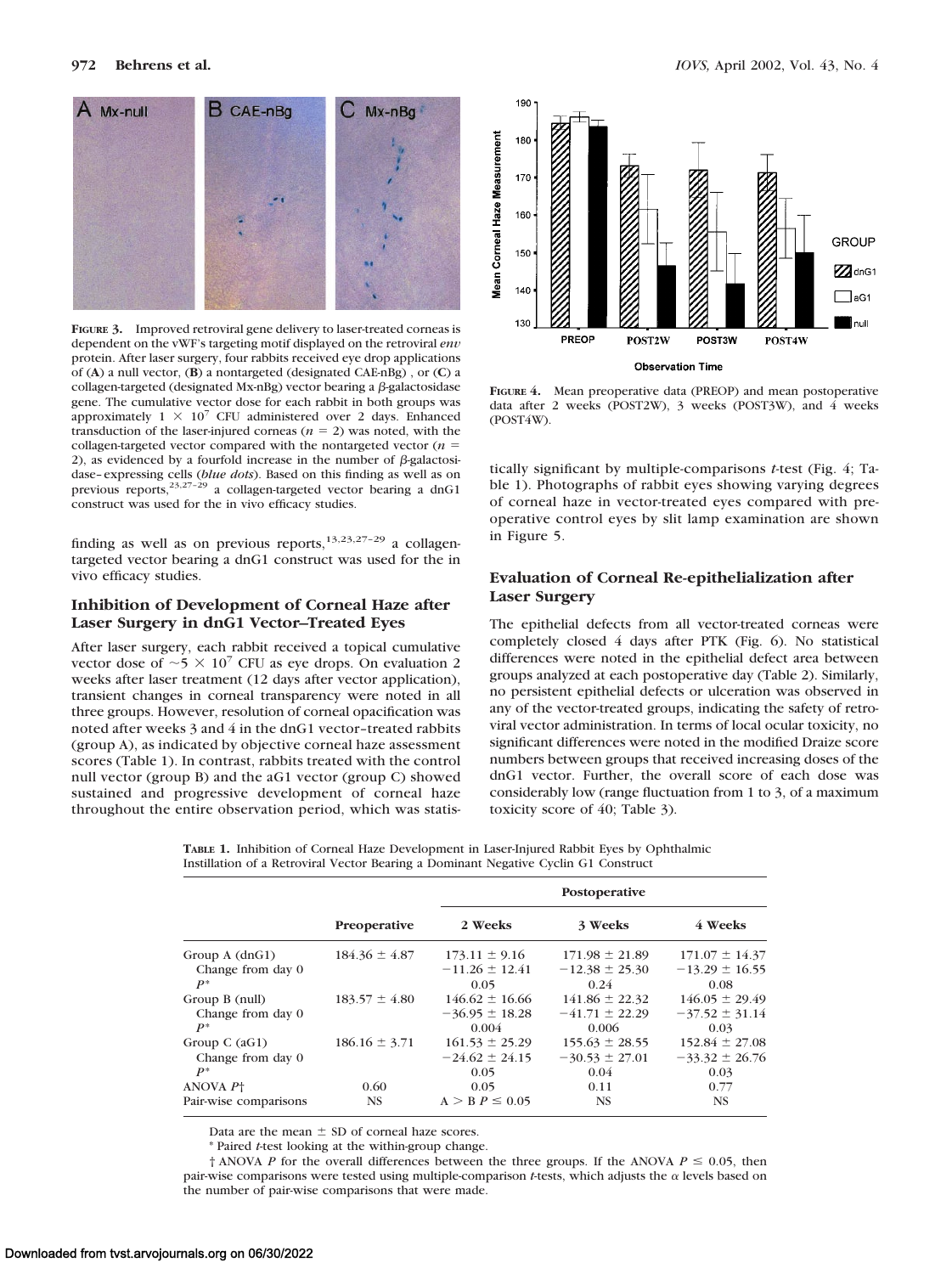

**FIGURE 5.** Comparison of development of corneal haze: preoperative status (*top*) and 4 weeks after PTK with retroviral vector instillation (*bottom*). The dnG1 group showed less corneal haze (*arrows*) than the aG1 and null control groups.

# **Normal Rate of Re-epithelialization and Absence of Corneal Defects and Ulcerations in dnG1 Vector–Treated Rabbit Corneas**

Seventy-two hours after PTK, complete closure of the corneal epithelial defect was noted in all three groups (Table 2). Histologic examination of paraformaldehyde-fixed tissue sections showed that the epithelial cell layer was intact in all three vector-treated groups, with preservation of cellular polarity, phenotype, and total layer thickness. A significant reduction in superficial keratocyte counts (50  $\mu$ m of anterior stroma) was observed in the central corneal area at the laser keratectomy site in dnG1 vector–treated corneas compared with controland aG1 vector–treated corneas (Fig. 7). In the central area of



**FIGURE 6.** The three groups showed similar epithelial defect areas (*between arrows*) at day 0 (*top*), day 1 (*middle*), and day 3 (*bottom*), revealing an intact re-epithelialization process. At day 3, most of the corneas in both groups showed complete epithelial defect closure.

the ablation, at  $\times$ 40 magnification, the mean keratocyte counts were 58  $\pm$  19.71 (SD), 71  $\pm$  16.70, and 97.6  $\pm$  7.79 in the dnG1, aG1, and null vector-treated groups, respectively  $(P =$ 0.01). Pair-wise comparisons confirmed significant differences between the dnG1 and null vector-treated groups ( $P = 0.01$ ) and between the aG1 and null vector-treated groups  $(P =$ 0.04). Although the number of keratocytes was less in the dnG1-treated corneas than in the aG1-treated corneas, the difference was not statistically different ( $P = 0.19$ ). In parallel, the inhibition of keratocyte proliferation was associated with a dramatic reduction to complete abrogation of abnormal extracellular matrix production in the dnG1 vector–treated corneas when compared with the null and aG1 vector-treated groups (Fig. 8). Further, the inner corneal endothelial cell layer showed normal morphology and cell number in all vectortreated groups. One rabbit that received a control null vector and one that received a dnG1 vector showed development of acute bacterial keratitis on the second day after surgery, which necessitated euthanasia.

# **Vector Biodistribution Studies**

No evidence of vector dissemination was observed in the upper eyelid, nasal mucosa, nasal septum, and contralateral eye nor in vital organs such as brain, lung, heart, liver, spleen, kidney, testis, and ovary in rabbits that received a dose equivalent to twice the dose planned for the clinical trial. No PCR signal was detected in the left lower eyelid of two animals that received the lowest dose: dose level I (cumulative vector dose,  $5 \times 10^6$  CFU/eye). Very low level PCR signals were detected in the left lower eyelids of two of two animals that received dose level II (10 and 24 copies/ $\mu$ g DNA; cumulative vector dose,  $5.7 \times 10^7$  CFU/eye), and in one of two animals that received dose level III (26 copies/ $\mu$ g DNA; cumulative vector dose, 1  $\times$ 108 CFU/eye), which is equivalent to twice the highest dose planned for the clinical trial. These positive signals were below the limits of quantification but were slightly over the limits of detection, as determined by the *Taq* PCR assay. The clinical significance of this low-level PCR signal is presently unclear.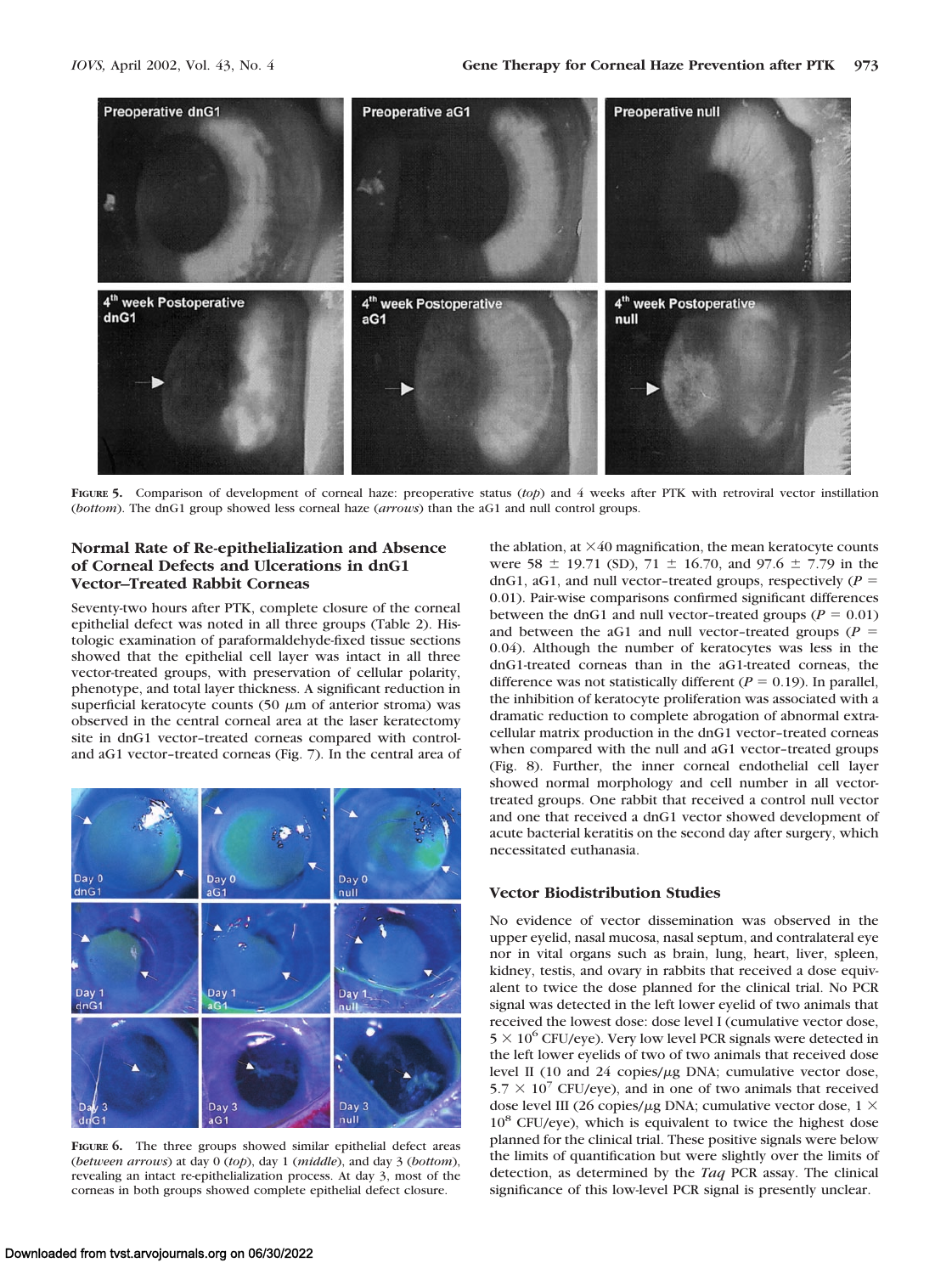| <b>TABLE 2.</b> Re-epithelialization of Laser-Injured Rabbit Eyes after Ophthalmic Instillation of a Retroviral |  |  |  |  |
|-----------------------------------------------------------------------------------------------------------------|--|--|--|--|
| Vector Bearing a Dominant Negative Cyclin G1 Construct                                                          |  |  |  |  |

|                       | Day 0            | 24 Hours          | 48 Hours          | 72 Hours          |  |
|-----------------------|------------------|-------------------|-------------------|-------------------|--|
| Group $A$ (dnG1)      | $30.80 \pm 0.76$ | $16.29 \pm 4.16$  | $1.39 \pm 0.86$   | $0.14 \pm 0.21$   |  |
| Change from day 0     |                  | $-14.51 \pm 4.64$ | $-29.41 \pm 1.39$ | $-30.66 \pm 0.86$ |  |
| $P^*$                 |                  | 0.0002            | 0.0001            | 0.0001            |  |
| Group B (null)        | $29.49 \pm 0.44$ | $14.53 \pm 2.55$  | $1.54 \pm 1.20$   | $0.19 \pm 0.37$   |  |
| Change from day 0     |                  | $-14.96 \pm 2.15$ | $-27.95 \pm 0.90$ | $-29.30 \pm 0.63$ |  |
| $P^*$                 |                  | 0.0001            | 0.0001            | 0.0001            |  |
| Group C $(aG1)$       | $29.77 \pm 1.99$ | $16.79 \pm 2.98$  | $2.37 \pm 1.83$   | $0.20 \pm 0.28$   |  |
| Change from day 0     |                  | $-12.98 \pm 3.07$ | $-27.40 \pm 2.27$ | $-29.57 \pm 1.97$ |  |
| $P^*$                 |                  | 0.0001            | 0.0001            | 0.0001            |  |
| ANOVA P <sup>+</sup>  | 0.16             | 0.49              | 0.39              | 0.90              |  |
| Pair-wise comparisons | <b>NS</b>        | <b>NS</b>         | <b>NS</b>         | <b>NS</b>         |  |

Data are the mean  $\pm$  SD of epithelial defect in square millimeters.

\* Paired *t*-test looking at the within-group change.

 $\dagger$  ANOVA *P* for the overall differences between the three groups. If the ANOVA  $P \le 0.05$ , then pair-wise comparisons were tested using multiple-comparison *t*-tests, which adjusts the  $\alpha$  levels based on the number of pair-wise comparisons that were made.

### **Histologic Examination of Nontarget Organs**

A major safety issue that had to be addressed in this study was the potential of an antiproliferative gene to cause corneal ulcers and necrosis of ocular adnexa or remote tissues. Histologic examination of paraformaldehyde-fixed sections of ocular adnexa (lower and upper eyelids), contralateral eyes, nasal mucosa, and nasal septa of dnG1 vector–treated rabbits showed no evidence of inflammation, ulceration, thrombosis, or hemorrhage in rabbits in which infectious keratitis did not develop. No pathologic abnormality was observed in tissue sections obtained from the brain, lung, heart, liver, spleen, kidney, testis, and ovary in dnG1 vector–treated rabbits, indicating absence of viral dissemination to nontarget organs.

# **Summary of Vector Toxicity and Biodistribution Studies**

There was no morbidity or mortality associated with dnG1 vector ophthalmic treatment, and there was no convincing evidence of viral dissemination in nontarget organs of dnG1 vector–treated animals. Postoperative morbidity occurred in 2 (6%) of 30 rabbits, which was attributed to infection, because none of the rabbits received postoperative antibiotic treatment.

## **DISCUSSION**

The use of photorefractive keratectomy (PRK) by excimer laser for correction of myopia, astigmatism, and hyperopia has gained increasing popularity in the ophthalmic community.<sup>1,30</sup> The 193-nm wavelength of the excimer radiation produces a photochemical reaction breaking the molecular bonds of collagen and other corneal components, leading to the ablation of tissue.<sup>31,32</sup> This mechanism of action allows the precise tissue removal of the anterior corneal surface with submicron accu-

**TABLE 3.** Mean Modified Draize Score for Ocular External Toxicity Assessment after Four Measurements

|                      | <b>Dose</b>    | <b>Dose</b>    | <b>Dose</b>     |
|----------------------|----------------|----------------|-----------------|
|                      | Level L        | Level II       | Level III       |
| Mean Cumulated Score | $2.0 \pm 0.00$ | $2.0 \pm 0.53$ | $2.65 \pm 0.52$ |

Five minutes after first vector eyedrop application and 5 minutes after last vector eyedrop application for 2 consecutive days (Mean  $\pm$ SD). The highest possible score is 40.

racy, resulting in changes of the corneal curvature, and therefore, in the cornea's refractive power.<sup>33</sup> Similarly, PTK has been used as an effective method for the treatment of superficial corneal abnormalities.<sup>34-37</sup> However, the postoperative phenomenon of partial loss of corneal transparency, known as corneal haze, limits the success of both PRK and PTK. Lamellar keratectomy may be complicated by postoperative corneal opacification and loss of best corrected vision in approximately 10% of eyes.<sup>5</sup> Numerous studies indicate that corneal haze is mainly due to the uncontrolled proliferation of corneal keratocytes which produce extracellular matrix proteins and migrate to the anterior stromal compartment of the cornea.<sup>2,38-40</sup> Currently, there is no effective treatment to prevent these inappropriate wound-healing responses. Although mitomycin C has shown some success in favorably modulating the woundhealing process in rabbits,<sup>41</sup> experimental gene therapy emerges as another promising alternative.

In recent years, there has been a growing consensus that modulation of convergent pathways of cell activation and/or cell cycle control may lead to the development of more effective therapeutic strategies.<sup>17,42,43</sup> The present study extends the potential utility of gene therapy approaches directed against the cyclin G1 locus,<sup>20</sup> with the introduction of mutant cyclin G1 expression constructs designed to function in a dominant negative manner. Although the efficacy and the evaluation of antisense strategies are often problematic,  $44 - 46$  a mutant protein engineered to inhibit the function of its normal counterpart in a dominant fashion has the dual advantages of blocking the function of closely related (redundant) elements and of producing a detectable gene product (Fig. 1B). Retroviral vectors integrate randomly into the chromosome only in actively dividing cells, thus sparing normal nondividing cells. Cyclin G1 appears to be a survival factor for many proliferative cells, and the expression of the dnG1 protein in cells induces apoptosis and cell death. Therefore, the effect of dnG1 expression in cells is specific to proliferative cells, and the occurrence of long-term complications from persistent dnG1 production is not likely.

In the present study, we evaluated the efficacy and safety of eye drop applications of a mutant cyclin G1 retroviral vector as preventive treatment of laser-induced corneal haze in rabbits. The development of corneal haze 2 weeks after laser surgery was inhibited by eye drop applications of the dnG1 vector, and to a lesser extent, of the antisense cyclin G1 vector. Consistent with the slit lamp observations, inhibition of keratocyte proliferation and a dramatic reduction of abnormal extracellular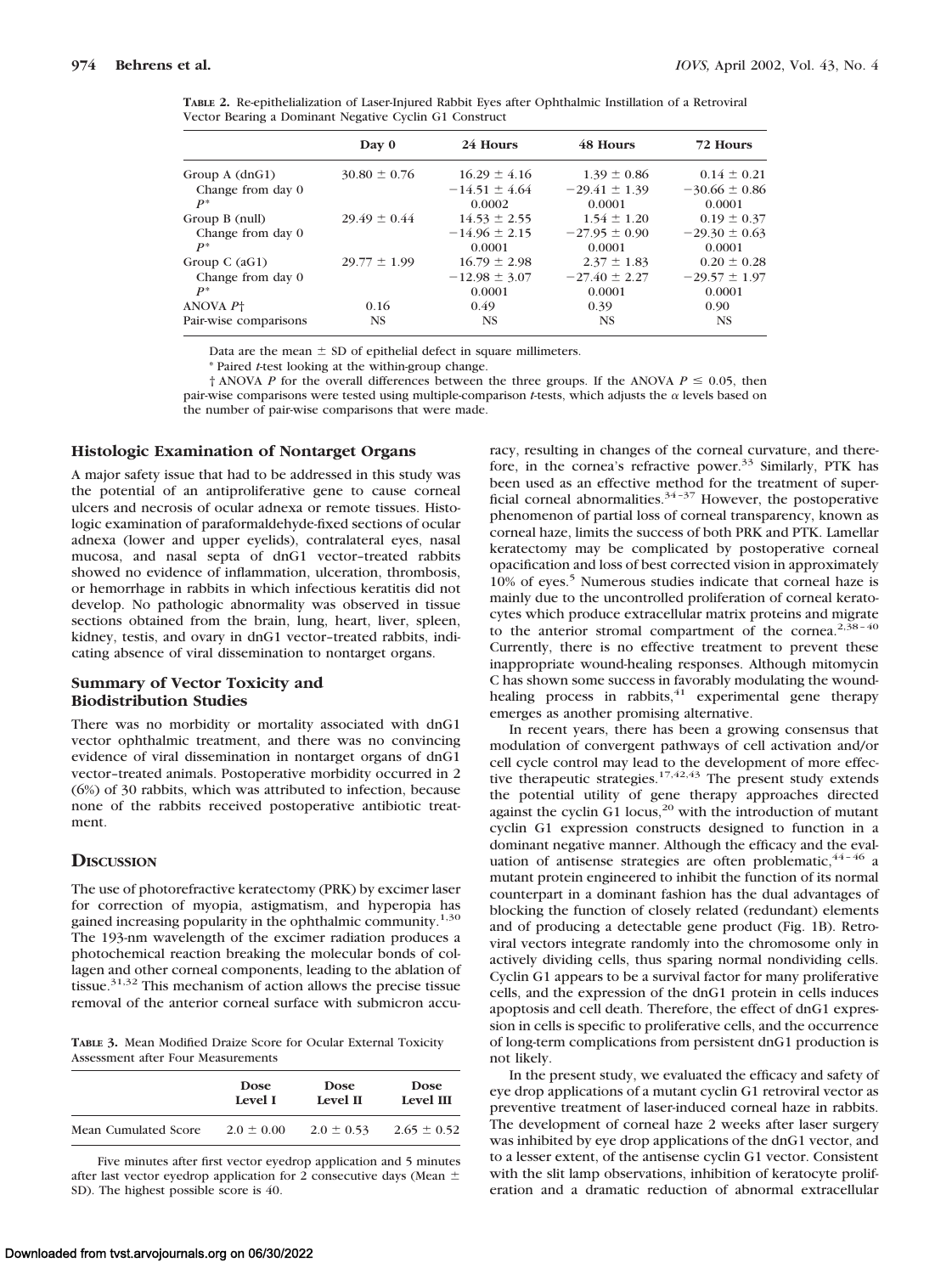**FIGURE 7.** Keratocyte proliferation and subepithelial fibrosis in the aG1 (*middle*), and null (*right*) groups (*arrows*) but not in the dnG1 (*left*), corresponded well with the corneal haze scores previously obtained with the digital imaging system. No alterations of the cellular phenotype were observed in any of the studied groups.



matrix (i.e., intracellular fibronectin) production was noted in the dnG1 vector–treated corneas when compared with the null and aG1 vector–treated groups. Plausibly, the reduction in the severity of corneal haze can be attributed to the decreased number of proliferative keratocytes in the subepithelial compartment and consequently, reduced abnormal extracellular matrix deposition in the dnG1 vector–treated group.

Contrary to an expected delay in re-epithelialization with any antiproliferative agent applied to the corneal surface, the epithelial defect closure was not compromised by therapeutic doses of vector. Corneal ulcerations were not detected in any of the dnG1, aG1, or null vector-treated eyes. This may be accounted for by the basal and peripheral location of corneal epithelial stem cells and amplifying cells, which appear to be protected from vector exposure in the limbal area.<sup>47,48</sup> In addition, epithelial cells have shown poor transduction effi-<br>ciency using retroviral agents in vivo.<sup>1,49</sup> Therefore, we believe that neighboring epithelial cells are not likely to be affected by the dnG1 retroviral vector, and because of the quiescent nature of corneal endothelial cells and their more distant location in relation to the area of vector application, it is unlikely that these cells would be similarly affected. Further, the modified Draize scores were similar among groups treated with increasing doses of the dnG1 vector, revealing minimal external ocular toxicity at vector doses planned for a human phase I clinical trial. Moreover, biodistribution studies showed no evidence of vector dissemination in neighboring and distant nontarget organs. The significance of the very-low-level PCR signals detected in the left lower eyelids of high-dose dnG1 vector– treated rabbits is uncertain. The absence of corneal ulceration and other histologic abnormalities in the treated eyes suggest that this finding may not be clinically significant. Finally, the apparent absence of necrosis, fibrosis, and deformation in dnG1 vector–treated corneas attests to the potential safety of this antiproliferative retroviral vector.

The characteristic exposure of extracellular matrix (ECM) components that promotes the adherence of vWF to vascular lesions has recently been exploited to therapeutic advantage



**FIGURE 8.** DRAMATIC REDUCTION OF EXTRACELLULAR MATRIX PROTEIN DEPOSITION IN DNG1 VECTOR–TREATED CORNEAS AFTER LASER TREATMENT. IMMUNOREACTIVE FIBRONECTIN STAINED *REDDISH-BROWN* IN THE SUBEPITHELIAL COMPARTMENT OF THE CORNEA. (**A**) NORMAL NONABLATED, (**B**) NULL VECTOR-TREATED, (**C**) AG1 VECTOR–TREATED, AND (**D**) DNG1 VECTOR–TREATED CORNEAS.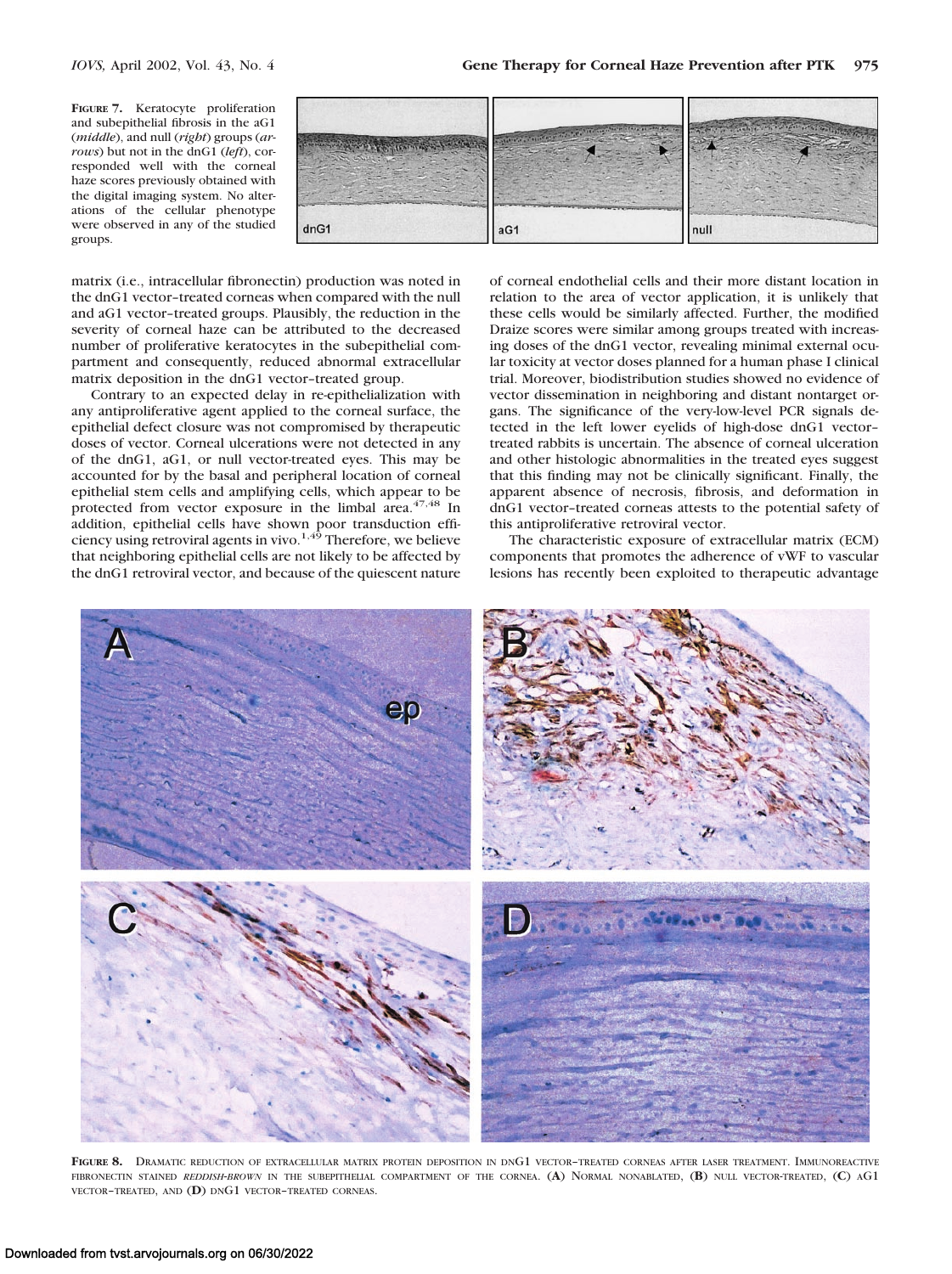with the development of collagen-targeted retroviral vectors that concentrate viral particles at surgical sites and improve gene delivery to target cells.<sup>23,27-29</sup> This targeting strategy involves the genetic engineering of the Moloney murine leukemia (MLV) gp70 envelope (*env)* protein to display a collagen-binding decapeptide derived from the D2 domain of vWF (vWF-D2). The resultant vector exhibits a desired gain of function—that is, high binding affinity for collagen matrices—while retaining its ability to transfer genes into actively dividing cells. When injected intravenously, the collagen-targeted vector exhibits a lesion-seeking feature—that is, the ability to accumulate at sites of exposed collagen within cancerous or vascular lesions in the vicinity of target cells, enabling viral fusion and core entry through normal viral receptor pathways.<sup>23,27-29</sup> Among the virtues of this collagen-targeted retroviral vector system is that it enables a more efficient delivery of genes directly to surgical sites where collagen is exposed. For upcoming clinical trials, it incorporates features both of safety and efficacy. First of all, retroviral vectors have been used in at least 50% of gene therapy protocols and have an established track record of safety in more than 3000 patients. Second, improved retroviral vectors generated in human producer cells have been shown to be complement resistant,<sup>50</sup> with minimal immunogenicity,<sup>29,51</sup> which would enable multiple treatments. Third, the use of a transient transfection system for vector production, in which confluent producer cells are used, the packaging components are placed on separate plasmids,<sup>18</sup> and murine proviral sequences bearing little homology to human DNA sequences are used, reduces the risk of homologous recombination events that would generate a replication-competent retrovirus.<sup>52</sup> In addition, the use of a transient transfection system for retroviral vector production serves to ensure the fidelity of gene expression, particularly of antiproliferative constructs.23 Finally, collagen-targeted vectors would facilitate preferential vector accumulation and integration at specific sites of laser surgery, thereby reducing the number of vector particles available for biodistribution to nontargeted organs,<sup>29</sup> and thus minimizing the incidence of systemic side effects.

We conclude that topical ophthalmic instillation of the dnG1 vector at the doses planned for a phase I clinical trial is potentially safe and effective in inhibiting the development of corneal haze after PTK. Taken together, these data support a rationale for the development of gene therapy protocols, using the collagen-targeted dnG1 retroviral vector for prevention of excimer laser–induced corneal haze.

#### *References*

- 1. Seiler T, McDonnell PJ. Excimer laser photorefractive keratectomy. *Surv Ophthalmol.* 1995;40:89–118.
- 2. Fantes FE, Hanna KD, Waring GO III, Pouliquen Y, Thompson KP, Savoldelli M. Wound healing after excimer laser keratomileusis (photorefractive keratectomy) in monkeys. *Arch Ophthalmol.* 1990;108:665–675.
- 3. Campos M, Raman S, Lee M, McDonnell PJ. Keratocyte loss after different methods of de-epithelialization. *Ophthalmology.* 1994; 101:890–894.
- 4. Szerenyi KD, Wang XW, Gabrielian K, McDonnell PJ. Keratocyte loss and repopulation of anterior corneal stroma after de-epithelialization. *Arch Ophthalmol.* 1994;112:973–977.
- 5. Wu WCS, Stark WJ, Green WJ. Corneal wound healing after 193 nm excimer laser keratectomy. *Arch Ophthalmol.* 1991;109:1426– 1432.
- 6. Hanna KD, Pouliquen YM, Savoldelli M, et al. Corneal wound healing in monkeys 18 months after excimer laser photorefractive keratectomy. *Refract Corneal Surg.* 1990;6:340–345.
- 7. Tuft SJ, Zabel RW, Marshall J. Corneal repair following keratectomy: a comparison between conventional surgery and

laser photoablation. *Invest Ophthalmol Vis Sci.* 1989;30:1769– 1777.

- 8. Møller-Pedersen T, Li HF, Petroll WM, Cavanagh HD, Jester JV. Confocal microscopic characterization of wound repair after photorefractive keratectomy. *Invest Ophthalmol Vis Sci.* 1998;39: 487–501.
- 9. Jester JV, Petroll WM, Cavanagh HD. Corneal stromal wound healing in refractive surgery: the role of myofibroblasts. *Prog Retinal Eye Res.* 1999;18:311–356.
- 10. Møller-Pedersen T, Cavanagh HD, Petroll WM, Jester JV. Stromal wound healing explains refractive instability and haze development after photorefractive keratectomy. *Ophthalmology.* 2000; 107:1235–1245.
- 11. Kampmeier J, Behrens A, Wang Y, et al. Inhibition of rabbit keratocyte and human fetal lens epithelial cell proliferation by retrovirus-mediated transfer of antisense cyclin G1 and antisense MAT1 constructs. *Hum Gene Ther.* 2000;11:1–8.
- 12. Seitz B, Baktanian E, Gordon EM, Anderson WF, LaBree L, McDonnell PJ. Retroviral vector-mediated gene transfer into keratocytes: in vitro effects of polybrene and protamine sulfate. *Graefes Arch Clin Exp Ophthalmol.* 1998;236:602–612.
- 13. Seitz B, Moreira L, Baktanian E, et al. Retroviral vector-mediated gene transfer into keratocytes in vitro and in vivo. *Am J Ophthalmol.* 1998;126:630–639.
- 14. Pepose JS, Leib DA. Herpes simplex viral vectors for therapeutic gene delivery to ocular tissues. *Invest Ophthalmol Vis Sci.* 1994; 35:2662–2666.
- 15. Chang MW, Ohno T, Gordon D, et al. Adenovirus-mediated transfer of the herpes simplex virus thymidine kinase gene inhibits vascular smooth muscle cell proliferation and neointima formation following balloon angioplasty of the rat carotid artery. *Mol Med.* 1995;1:172–181.
- 16. Wu L, Liu L, Yee A, Carbonaro-Hall D, Tolo V, Hall F. Molecular cloning of the human CYCG1 gene encoding a G-type cyclin: overexpression in osteosarcoma cells. *Oncol Rep.* 1994;1:705– 711.
- 17. Xu F, Prescott MF, Liu PX, et al. Long term inhibition of neointima formation in balloon-injured rat arteries by intraluminal instillation of a matrix-targeted retroviral vector bearing a cytocidal mutant cyclin G1 construct. *Int J Mol Med.* 2001;8:19–30.
- 18. Soneoka Y, Cannon PM, Ramsdale EE, et al. A transient threeplasmid expression system for the production of high titer retroviral vectors. *Nucleic Acids Res.* 1995;23:628–633.
- 19. Skotzko MJ, Wu LT, Anderson WF, Gordon EM, Hall FL. Retroviral vector-mediated gene transfer of antisense cyclin G1 (CYCG1) inhibits proliferation of human osteogenic sarcoma cells. *Cancer Res.* 1995;55:5493–5498.
- 20. Zhu NL, Wu L, Liu PX, et al. Down-regulation of cyclin G1 expression by retrovirus-mediated antisense gene transfer inhibits vascular smooth muscle cell proliferation and neointima formation. *Circulation.* 1997;96:628–635.
- 21. Chen DS, Zhu NL, Hung G, et al. Retroviral vector-mediated transfer of an antisense cyclin G1 construct inhibits osteosarcoma tumor growth in nude mice. *Hum Gene Ther.* 1997;8:1679–1686.
- 22. Hung G, Skotzko MJ, Chang M, et al. Intratumoral injection of an antisense cyclin G1 retroviral vector inhibits growth of undifferentiated carcinoma xenografts in nude mice. *Int J Pediatr Hematol Oncol.* 1997;4:317–325.
- 23. Gordon EM, Liu PX, Chen ZH, et al. Inhibition of metastatic tumor growth in nude mice by portal vein infusions of matrix-targeted retroviral vectors bearing a cytocidal cyclin G1 construct. *Cancer Res.* 2000;60:3343–3347.
- 24. Campos M, Cuevas K, Garbus J, Lee M, McDonnell PJ. Corneal wound healing after excimer laser ablation: effects of nitrogen gas blower. *Ophthalmology.* 1992;99:893–897.
- 25. Maldonado MJ, Arnau V, Martinez-Costa R, et al. Reproducibility of digital image analysis for measuring corneal haze after myopic photorefractive keratectomy. *Am J Ophthalmol.* 1997;123:31–41.
- 26. Imayasu M, Moriyama T, Ohashi J, Ichijima H, Cavanagh HD. A quantitative method for LDH, MDH and albumin levels in tears with ocular surface toxicity scored by Draize criteria in rabbit eyes. *CLAO J.* 1992;18:260–266.